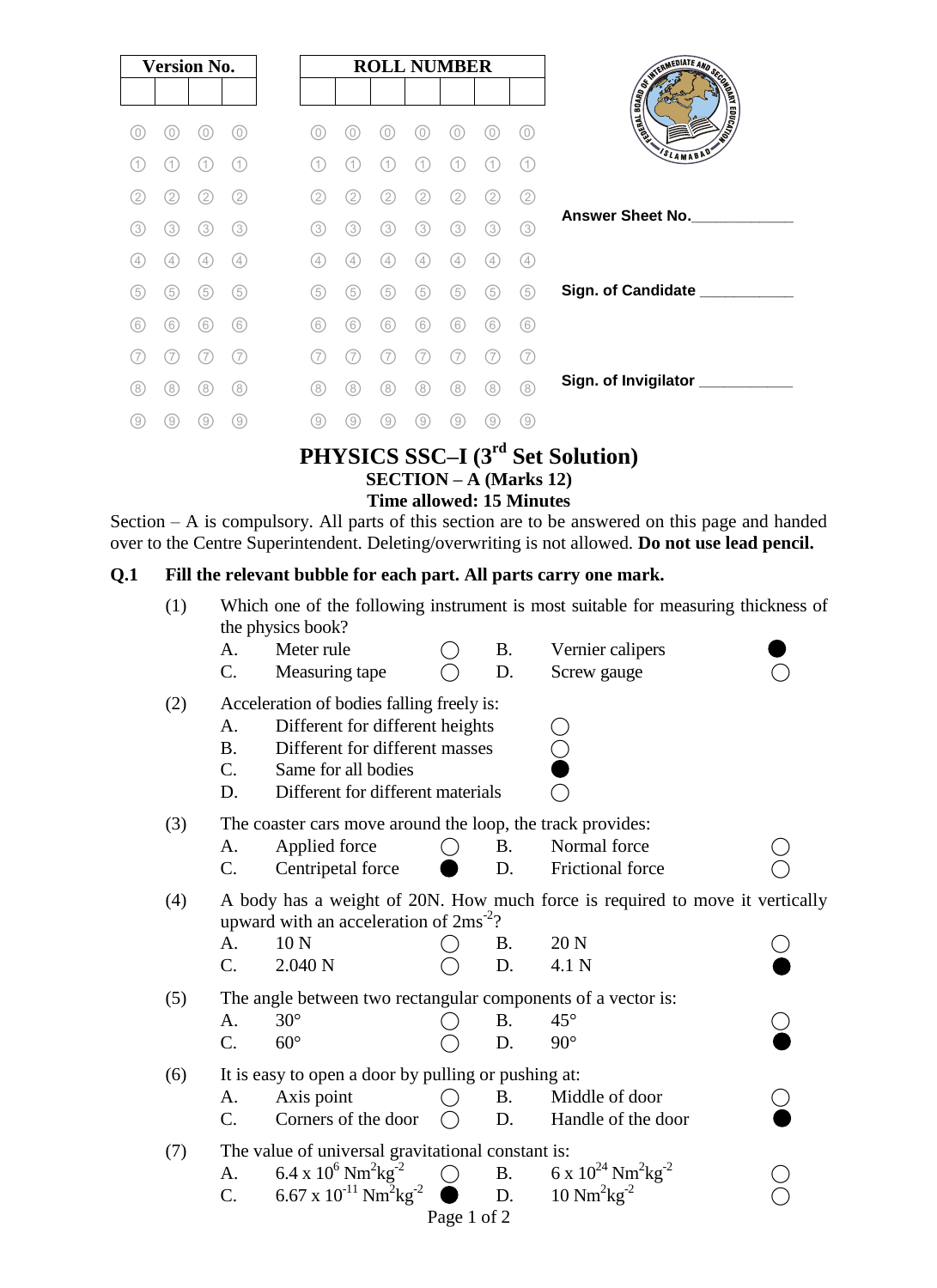| (8)  | The work done in lifting an object of mass 10kg through height of 1m is:                       |                                                                   |  |           |                                                                                   |  |  |  |
|------|------------------------------------------------------------------------------------------------|-------------------------------------------------------------------|--|-----------|-----------------------------------------------------------------------------------|--|--|--|
|      | A.                                                                                             | 0J                                                                |  | <b>B.</b> | 10J                                                                               |  |  |  |
|      | $C_{\cdot}$                                                                                    | 100J                                                              |  | D.        | 1000J                                                                             |  |  |  |
| (9)  |                                                                                                | Barometer is used to measure:                                     |  |           |                                                                                   |  |  |  |
|      | А.                                                                                             | Weight                                                            |  | B.        | Density                                                                           |  |  |  |
|      | $C_{\cdot}$                                                                                    | Atmospheric pressure                                              |  | D.        | Volume                                                                            |  |  |  |
| (10) | Sum of kinetic and potential energies associated with all particles of an object is<br>called: |                                                                   |  |           |                                                                                   |  |  |  |
|      | A.                                                                                             | Heat                                                              |  | B.        | Temperature                                                                       |  |  |  |
|      | $C_{\cdot}$                                                                                    | Internal energy                                                   |  | D.        | Mechanical energy                                                                 |  |  |  |
| (11) |                                                                                                |                                                                   |  |           | The temperature of an object is $60^{\circ}$ C. Its temperature in Fahrenheit is: |  |  |  |
|      | A.                                                                                             | $120^{\circ}$ F                                                   |  | <b>B.</b> | $130^{\circ}$ F                                                                   |  |  |  |
|      | $C_{\cdot}$                                                                                    | $140^{\circ}$ F                                                   |  | D.        | $150^{\circ}$ F                                                                   |  |  |  |
| (12) |                                                                                                | The rate of emission of radiation from certain object depends on: |  |           |                                                                                   |  |  |  |
|      | А.                                                                                             | Internal energy                                                   |  | B.        | Heat                                                                              |  |  |  |
|      | C.                                                                                             | Surface area                                                      |  | D.        | Latent heat                                                                       |  |  |  |

\_\_\_\_\_\_\_\_\_\_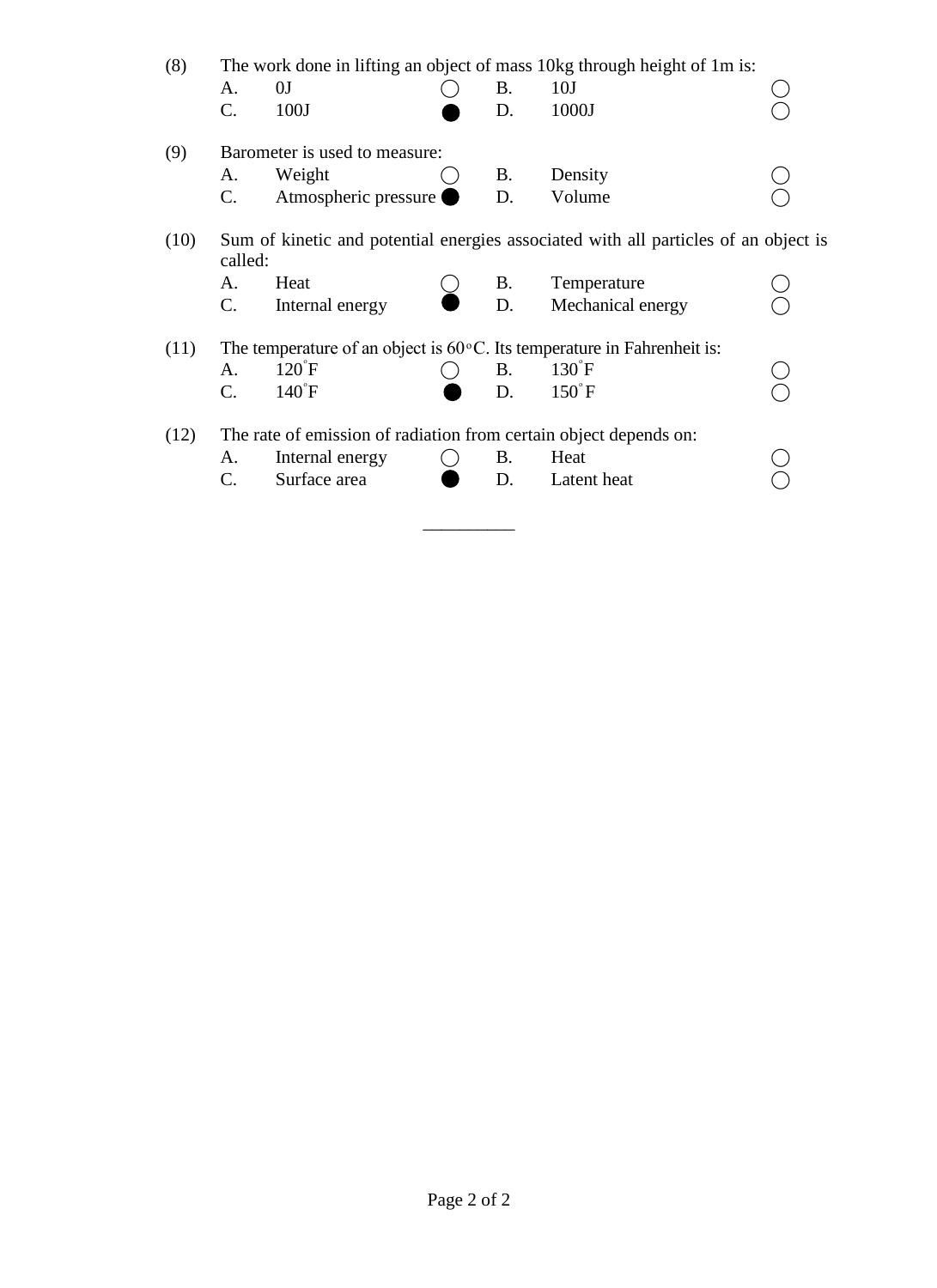

Federal Board SSC-I Examination Physics Model Question Paper (Curriculum 2006)

## Time allowed: 2.45 hours Total Marks: 53

Note: Answer any eleven parts from Section 'B' and attempt any two questions from Section 'C' on the separately provided answer book. Write your answers neatly and legibly.

# **SECTION – B** (Marks 33)

**Q.2** Attempt any **ELEVEN** parts from the following. All parts carry equal marks.

 $(11 \times 3 = 33)$ 

i. How measuring cylinder can be used to measure volume of an irregular object?

**Answer:** Measuring cylinder can be used to find the volume of a small irregular shaped solid that sinks in water. Let us find the volume of a small stone. Take some water in a graduated measuring cylinder. Note the volume  $V_i$  of water in the cylinder. Tie the stone with a thread. Lower the stone into the cylinder till it is fully immersed in water. Note, again, the volume  $V_f$ of water and the stone. Volume of the stone will be equal to  $V_f - V_i$ .

ii. What is zero error? Differentiate between positive and negative zero error in case of Vernier caliper.

## **Answer:**

**Zero Error:** On closing the jaws, if zeros of main and Vernier scale coincides then it has no zero error.

Zero error will be positive if zero line of Vernier scale is on the right side of the zero of the main scale and will be negative if zero line of Vernier scale is on the left side of zero of the main scale.

iii. A boy throws a ball vertically up. It returns the ground after  $10$  seconds. Find the maximum height reached by the ball.

# **Answer:**

## **Given Data:**

Gravitational acceleration =  $g = -10$  m/s<sup>2</sup> Time for up and down motion  $= t_0 = 10s$ Velocity at maximum height =  $v_f = 0$  m/s **Finding:**  The maximum height reached by ball  $= h = ?$ **Formula:** 

 $v_f = v_i + gt$ 

$$
h = v_i t + \frac{1}{2}gt^2
$$

# **Procedure:**

To find height first we need initial velocity of ball =  $v_i = ?$ 

As the acceleration due to gravity is uniform, hence time taken by the ball to go up will be equal to the time taken to come down  $=\frac{1}{2}t$ 

$$
t = \frac{1}{2}t_0 = \frac{1}{2}(10) = 5\sec.
$$
  
Applying first kinematics equation  

$$
v_f = v_i + gt
$$

 $v_f = v_i + g$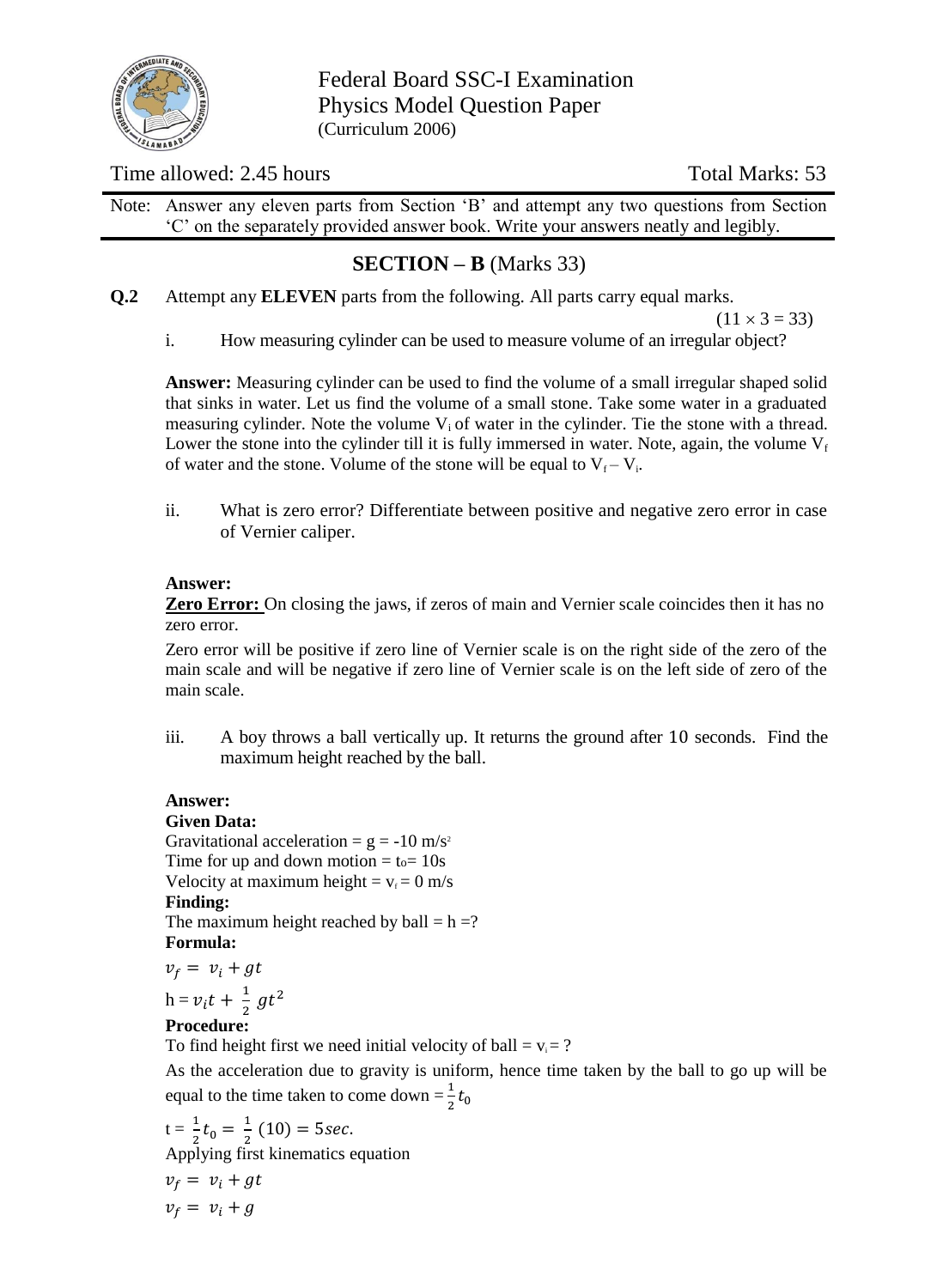$0 = v_i + (-10)(5)$  $v_i = (10)(5) = 50$  ms<sup>-1</sup>

Applying second kinematics equation

$$
h = v_i t + \frac{1}{2}gt^2
$$
  
\n
$$
h = (50)(5) + \frac{1}{2}(-10)(5)^2
$$
  
\n
$$
h = 250 + \frac{1}{2}(-10)(25)
$$
  
\n
$$
h = 250 - 125
$$
  
\n
$$
h = 125 \text{ m}
$$

The maximum height to which ball rises is 125 m.

iv. Can a body moving with certain velocity in the direction of east have acceleration in the direction of west?

**Answer:** Yes, it is possible. If a body is moving towards east with decreasing velocity, it has retardation or negative acceleration in opposite direction of velocity that is in the direction of west.

v. In terms of Newton's  $3<sup>rd</sup>$  law of motion, discuss action and reaction forces in the following examples:

(a) Book kept on table. (b) Motion of rocket (c) Pushing a shopping cart.

Answer: According to Newton's third law, action is always accompanied by a reaction force and the two forces must always be equal and opposite.

a) Consider a book lying on a table. The weight of the book is acting on the table in the downward direction. This is the action. The reaction of the table acts on the book in the upward direction.

b) A rocket moves on the same principle. When its fuel burns, hot gases escape out from its tail with a very high speed. The reaction of these gases on the rocket causes it to move opposite to the gases rushing out of its tail.

c) When you push a shopping cart down an aisle, the cart rolls away. However, the same amount of force is being applied to you. The forward motion of your arms is slowed or stopped, giving the action an equal and opposite reaction.

vi. How a banked road makes driving safe?

**Answer:** When a car takes a turn, centripetal force is needed to keep it in its curved track. The friction between the tyres and the road provides the necessary centripetal force. The car would skid if the force of friction between the tyres and the road is not sufficient enough particularly when the roads are wet. This problem is solved by banking of curved roads. Banking of a road means that the outer edge of a road is raised. Imagine a vehicle on a curved road. Banking causes a component of vehicle's weight to provide the necessary centripetal force while taking a turn. Thus banking of roads prevents skidding of vehicle and thus makes the driving safe.

vii. Why vehicles are made heavy at the bottom?

**Answer:** The vehicles are made heavy at its bottom to keep its centre of gravity as low as possible. A lower centre of gravity keeps it stable. Moreover, the base of a vehicle is made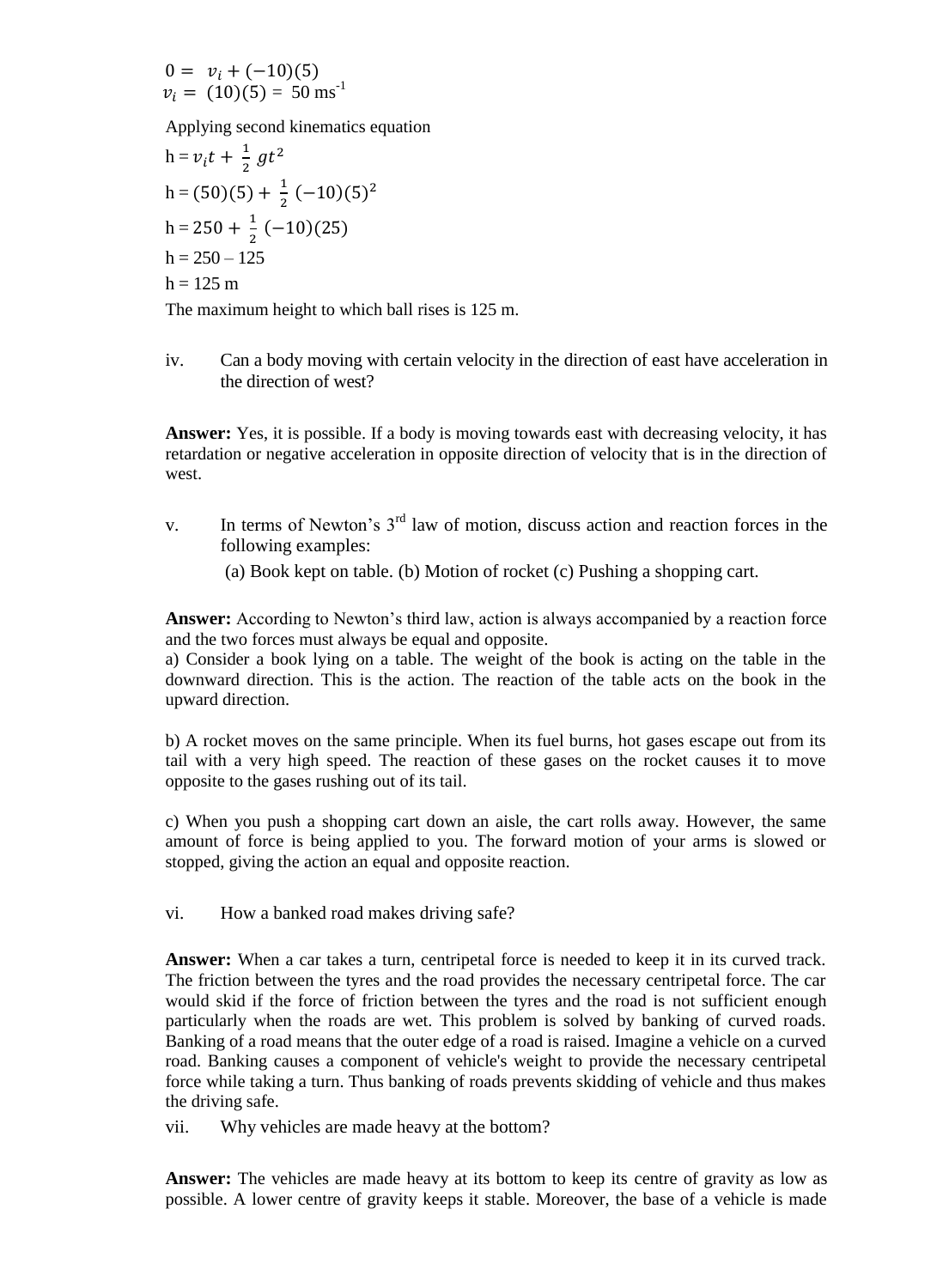wide so that the vertical line passing through its centre of gravity should not get out of its base during a turn, so that it could not over turn.

viii. Define gravitational field and gravitational field strength.

**Answer:** The area, space, boundary or region in which effect of certain force is experienced is known as field of that force. The region in which the Earth attracts objects towards its center is known as Earth gravitational field, the force of attraction is known as Earth gravitational force. The weight of a body is due to the gravitational force. It is assumed that a gravitational field exists all around the Earth, directed towards the centre of the Earth. In the gravitational field of the Earth, the gravitational force per unit mass is called the gravitational field strength of the Earth.

Gravitational field strength near Earth Surface  $=\frac{Gr}{m}$ 

Gravitational field strength near Earth Surface  $=\frac{W}{m}=\frac{m}{n}$  $\frac{ny}{m} =$ 

At any place its value is equal to the value of "g" at that point. Near the surface of the Earth, the gravitational field strength is  $10 \text{ Nkg}^{-1}$ .

ix. Briefly describe working principle of see-saw.

**Answer:** See saw is a simple machine (example of lever).

## **See Saw Principle:**

Any two persons can balance each other when sitting on opposite sides of a seesaw, regardless of their weights. It is only necessary that each person contributes the same moment, calculated by multiplying the person's weight times the distance to the fulcrum. For example, if an 80 kg child sits at one end of a 20 m plank, 8 m from the fulcrum, a 200 kg adult can balance this system.

The seesaw principle is really a statement about the equilibrium of forces. On either side of the seesaw, gravity is acting on either body, and we need the forces to balance out. Its simple mathematical statement:

Clock wise torque = Anti clock wise Torque  $W_1 d_1 = W_2 d_2$ 

Where W<sub>1</sub> is weight of object 1 and  $d_1$  is its moment arm, similarly W<sub>2</sub> is weight of object 2 and  $d_2$  is its moment arm.

x. Briefly describe producing of electrical energy from fossil fuels, using block diagram.



xi. Explain the use of Hydrometer to measure the density of a car battery acid.

**Answer:** Hydrometer is a glass tube with a scale marked on its stem and heavy weight in the bottom. It is partially immersed in a fluid, the density of which is to be measured. One type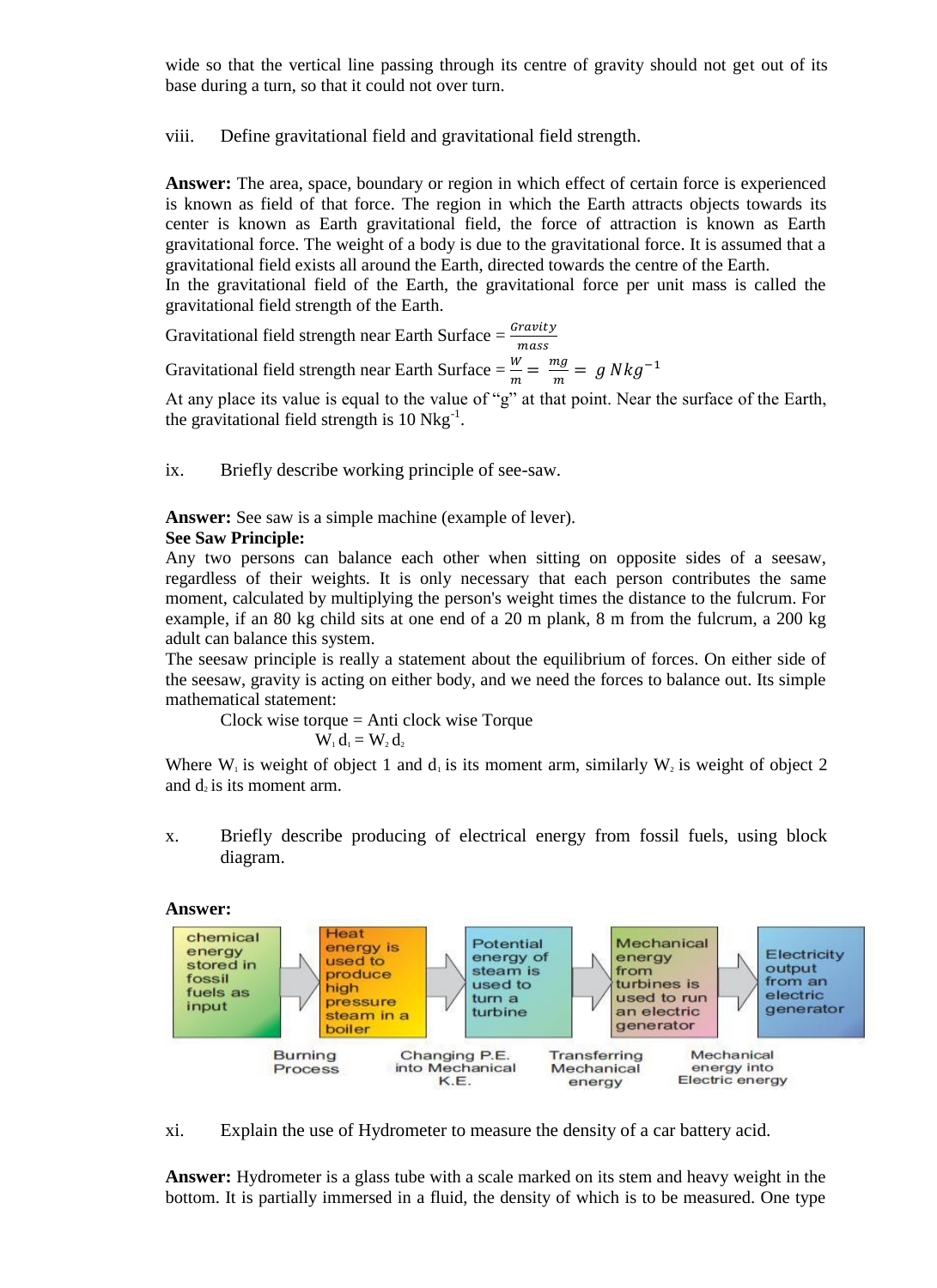of hydrometer is used to measure the concentration of acid in a battery. It is called acid meter.

This is performed by measuring the density of the electrolyte, which is accomplished by measuring the specific gravity of the electrolyte, knowing the specific gravity of the electrolyte in batteries gives insight into the level or state of charge of a battery or cell.

xii. The weight of a metal spoon in air is 0.38 N. Its weight in water is 0.32 N. Find its density.

## **Answer:**

**Given Data:**  Weight of spoon =  $W_s = 0.38$  N Weight of spoon in water =  $Wsw = 0.32$  N Density of water =  $\rho_W$  = 1000 kg m<sup>-3</sup> **Finding:**  Density of spoon =  $\rho_s$  = ? **Formula:**  $\rho_S = ($  $W_{\mathcal{C}}$  $\frac{1}{W_S-W_{SW}}$   $\times$ **Procedure:**  $\rho_S =$  (  $\boldsymbol{0}$  $\frac{1}{0.38 - 0.32}$   $\times$ 

$$
\rho_S = \left(\frac{0.38}{0.06}\right) \times 1000 = 6333.3 \text{ kg m}^3
$$

xiii. What is anomalous expansion of water?

**Answer:** Water has anomalous expansion during heating and cooling. During cooling from any higher temperature to 4 $\textdegree$ C, it contracts but from 4 $\textdegree$ C to 0 $\textdegree$ C, instead of contraction, it expands. So, it has highest density at  $4^{\circ}C$ .

Similarly on heating from  $0^{\circ}$ C in ice phase to 4 $^{\circ}$ C in the form of water, it contracts instead of expansion. After  $4^{\circ}$ C, on heating, water expands just like other liquids. This strange behavior of water is called anomalous expansion of water.

xiv. Briefly explain convection in seawater to support marine life.

**Answer:** During the day, sea water receives large amount of heat. In the evening or during night, water at top gets cold and becomes denser than water below it. Due to it, cold water moves downward and hot water moves upward. So, large water currents are established in sea water due to convection. This convectional process allows heat exchange from top and bottom of oceans, which is necessary for marine life to survive.

xv. Why is the cutting edge of the knife made very thin?

## **Answer:**

We know that  $P = \frac{F}{A}$ , as cutting edge of knife is thin and sharp so it has small area. So a small force is applying greater pressure which helps to cut food etc. easily.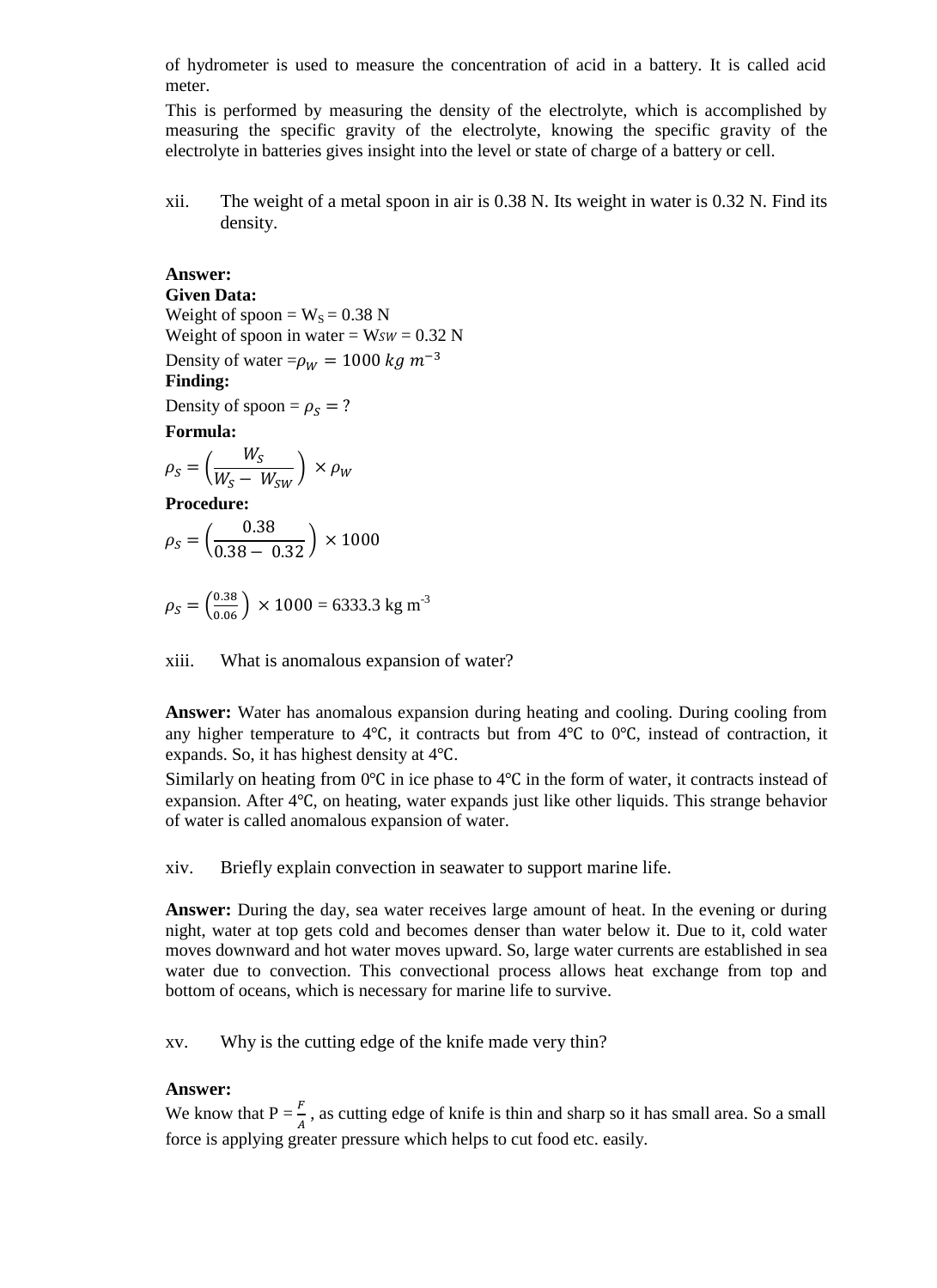# **SECTION – C (Marks 20)**

**Note:** Attempt any **TWO** questions. All questions carry equal marks.  $(2 \times 10 = 20)$ 

## **Q.3** a. Write detailed note on significant figures. **(6)**

## **Answer:**

**Significant Figures:** In any measurement accurately digit and 1<sup>st</sup> doubtful digit are known as significant figures.

The value of a physical quantity is expressed by a number followed by some suitable unit. Every measurement of a quantity is an attempt to find its true value. The accuracy in measuring a physical quantity depends upon various factors:

- the quality of the measuring instrument
- the skill of the observer
- the number of observations made

For example, a student measures the length of a book as 18 cm using a measuring tape. The numbers of significant figures in his measured value are two. The left digit 1 is the accurately known digit. While the digit 8 is the doubtful digit for which the student may not be sure.

Another student measures the same book using a ruler and claims its length to be 18.4 cm. In this case all the three figures are significant. The two left digits 1 and 8 are accurately known digits. Next digit 4 is the doubtful digit for which the student may not be sure. A third student records the length of the book as 18.425 cm. Interestingly, the measurement is made using the same ruler. The numbers of significant figures is again three; consisting of two accurately known digits 1, 8 and the first doubtful digit 4. The digits 2 and 5 are not significant. It is because the reading of these last digits cannot be justified using a ruler. Measurement upto third or even second decimal place is beyond the limit of the measuring instrument.

An improvement in the quality of measurement by using better instrument increases the significant figures in the measured result. The significant figures are all the digits that are known accurately and the one estimated digit. More significant figure means greater precision.

## **Rules:**

The following rules are helpful in identifying significant figure:

(i) Non-zero digits are always significant e.g. 624m has 3 significant digits.

(ii) Zeros between two significant figures are also significant e.g. 7009 has 4 significant digits.

(iii) Final or ending zeros on the right in decimal fraction are significant e.g. 2.40 has 3 significant digits.

(iv) Zeros written on the left side of the decimal point for the purpose of spacing the decimal point are not significant e.g. 0.02 m has only 1 significant digit.

(v) In whole numbers that end in one or more zeros without a decimal point. These zeros may or may not be significant. In such cases, it is not clear which zeros serve to locate the position value and which are actually parts of the measurement. In such a case, express the quantity using scientific notation to find the significant zero e.g.  $2.32 \times 10^5$  m has only 3 significant digits.

b. Calculate the value of g, the acceleration due to gravity at an altitude of 100 km. The mass of Earth is  $6.0 \times 10^{24}$  Kg. The radius of Earth is  $6400$  km.  $(4)$ 

## **Answer:**

Mass of Earth =  $Me = 6.0 \times 10^{24}$  kg Radius of Earth =  $Re = 6400$  km Altitude  $= h = 100$  km Value of Universal Gravitational Constant =  $G = 6.67 \times 10^{-11} N m^2 kg^{-2}$ **Finding:**  Value of gravitational acceleration =  $g_{h'}$ **Formula:**

$$
g_h = \frac{GM_e}{(h')^2}
$$

$$
h' = R + h
$$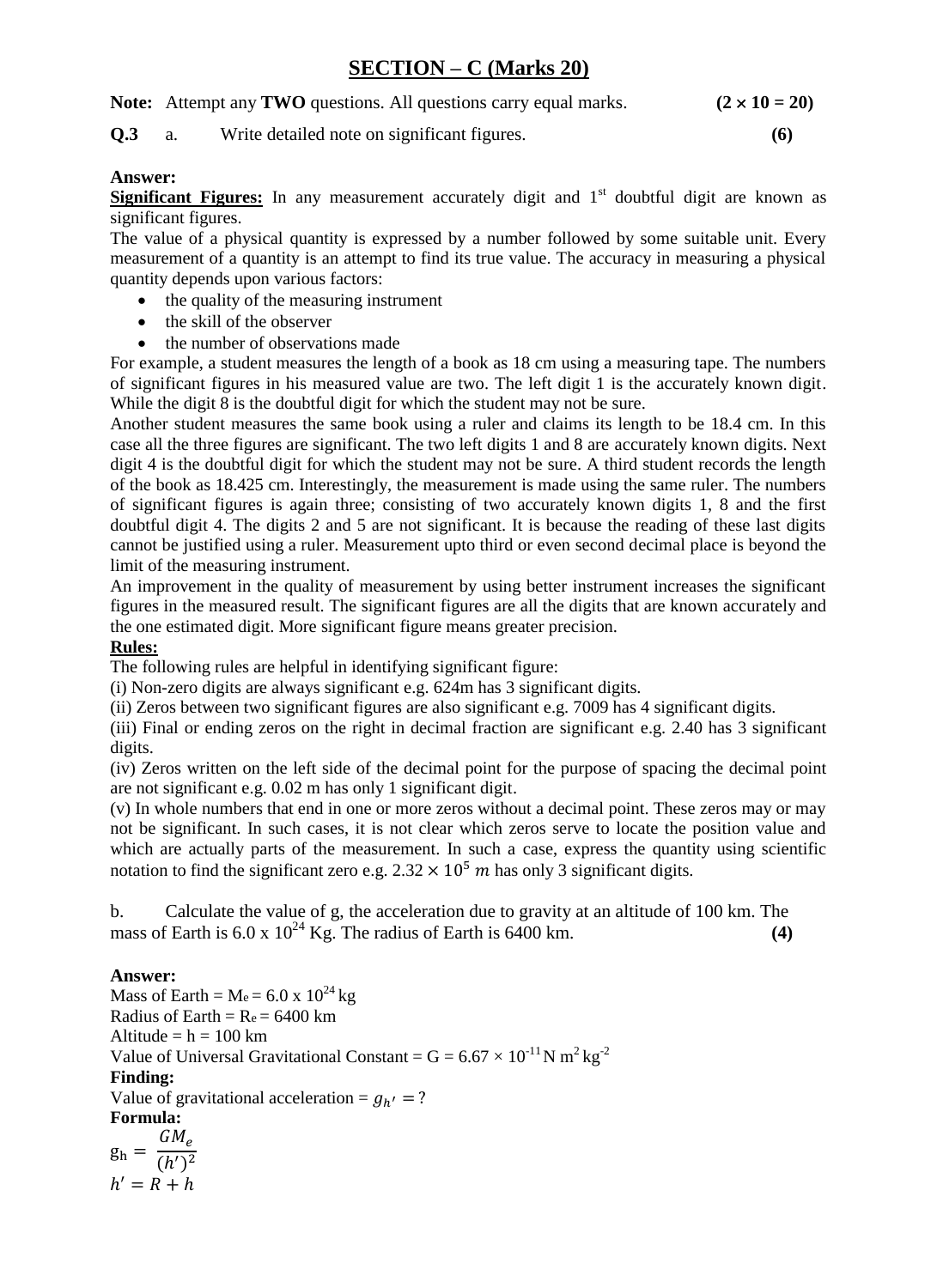**Procedure:**

$$
h' = 6400 + 100 = 6500 \text{ km}
$$
  
\n
$$
g_h = \frac{(6.67 \times 10^{-11} \text{ N} \text{ m}^2 \text{kg}^{-2})(6.0 \times 10^{24} \text{ kg})}{(6.5 \times 10^6 \text{ m})^2}
$$

g  $\overline{4}$  $\overline{4}$  $g_h = 9.476 \text{ ms}^{-2} = 9.5 \text{ ms}^{-1}$ 

**Q.4** a. What is kinetic energy. Derive its mathematical relation  $(K.E = \frac{1}{2}mv^2)$ ) **(6)**

**Answer:** The energy possessed by a body due to its motion is called its kinetic energy. Moving air is called wind. We can use wind energy for doing various things. It drives windmills and pushes sailing boats. Similarly, moving water in a river can carry wooden logs through large distances and can also be used to drive turbines for generating electricity. Thus a moving body has kinetic energy, because it can do work due to its motion. The body stops moving as soon as all of its kinetic energy is used up.

Consider a body of mass *m* moving with velocity *v*. The body stops after moving through some distance *S* due to some opposing force such as force of friction acting on it. The body possesses kinetic energy and is capable to do work against opposing force *F* until all of its kinetic energy is used up.

K.E. of the body  $=$  Work done by it due to motion K.E. = FS………… (1)  $V_i = V$  $V_f = 0$  m/s As  $F = ma$ Since motion is opposed, hence, a is negative.  $a = - \frac{F}{m}$ Using 3rd equation of motion:  $2as = Vf^2 - Vi^2$ 2(- F/m) =  $(0)^2 - (V)^2$ FS = mv<sup>2</sup> …………………(2) From equation 1 and 2, we get  $K.E. = \frac{1}{2}$ mv<sup>2</sup> ……………… (3)

Equation 3 gives the K.E. possessed by a body of mass *m* moving with velocity *v*.

b. Find the volume of a brass cube at 100 $\degree$ C, whose side is 10cm at 0 $\degree$ C (coefficient of linear thermal expansion of brass=  $1.9 \times 10^{-5}$  k<sup>-1</sup> ). **(4)**

#### **Answer:**

**Given Data:**   $l = 10$  cm coefficient of linear thermal expansion of brass=  $1.9 \times 10^{-5}$  k<sup>-1</sup> **Finding:**  Volume of a brass,  $V = ?$ **Formula:**  $V = V_0 (1 + \beta \Delta t)$ **Procedure:**  $l = 10$  cm = 0.1 m  $V_0 = l \times l \times l = 0.001 \ m^3$  $\alpha = 1.9 \times 10^{-5} k^{-1}$  $\beta = 3\alpha = 3 \times 1.9 \times 10^{-5}$  $\beta = 5.7 \times 10^{-5} k^{-1}$  $t_1 = 0$ °C  $t_2 = 100$ °C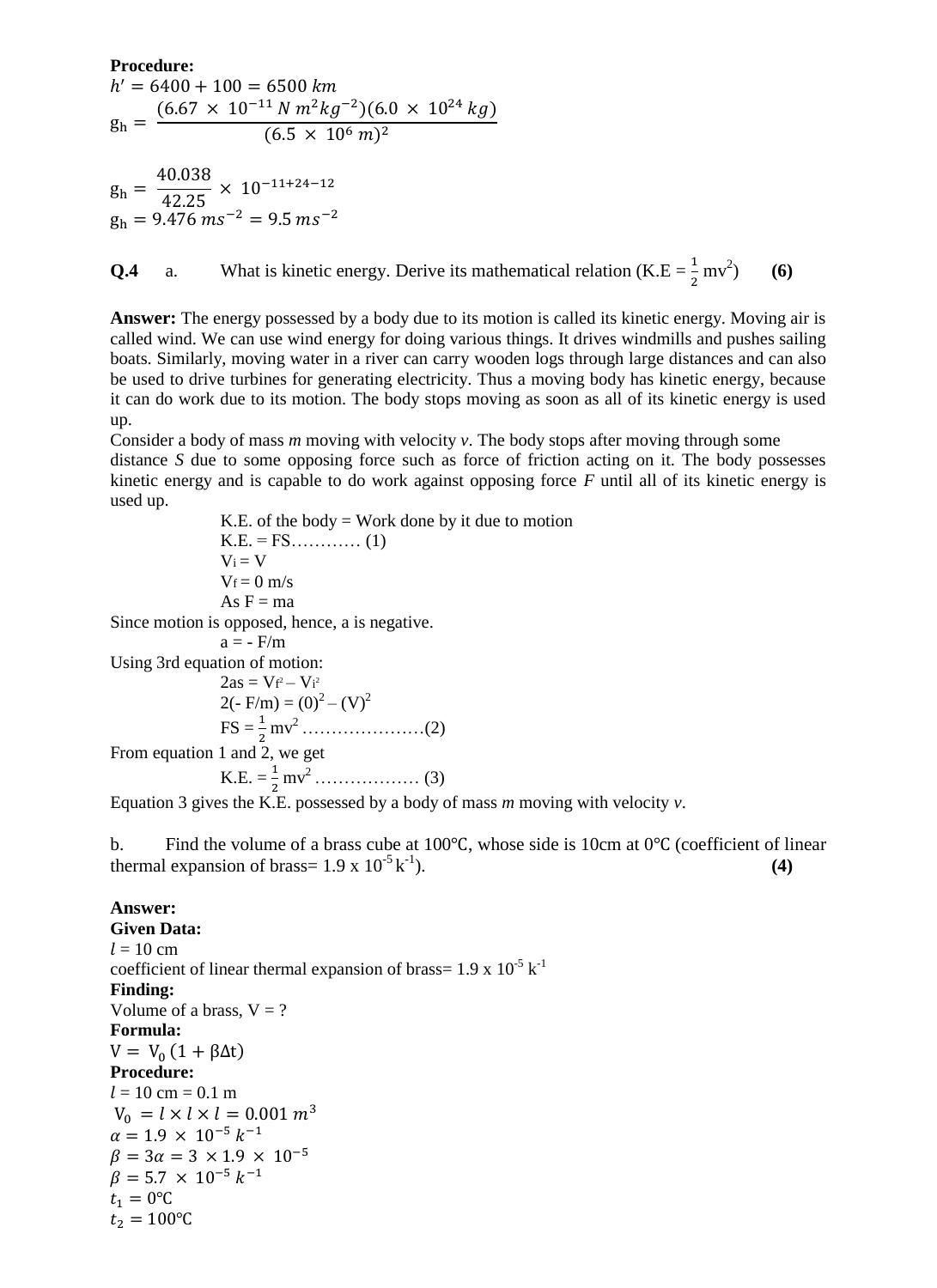$t = t_2 - t_1 = 100$ °C = 100K  $V = (0.001)[1 + (5.7 \times 10^{-5}) (100)]$  $V = (0.001)[1 + (5.7 \times 10^{-3})]$  $V = (0.001)[1.0057]$  $V = 0.0010057$  m<sup>3</sup>  $V = 0.0010057 \times 10^6$  cm<sup>3</sup> = 1005.7 cm<sup>3</sup>

**Q.5** a. Define friction. How friction opposes motion. Enlist two disadvantages of it? **(1+3+2)**

#### **Answer:**

**Friction:**

The force that opposes the motion of moving objects is called friction.

#### **Causes of Friction:**

No surface is perfectly smooth. A surface that appears smooth has pits and bumps that can be seen under a microscope. Following figure shows two wooden blocks with their polished surfaces in contact. A magnified view of two smooth surfaces in contact shows the gaps and contacts between them.



The contact points between the two surfaces form a sort of cold welds. These cold welds resist the surfaces from sliding over each other. Adding weight over the upper block increases the force pressing the surfaces together and hence, increases the resistance. Thus, greater is the pressing force greater will be the friction between the sliding surfaces.

#### **Disadvantages:**

- i. It worn the tyres of vehicles.
- ii. It rises temperature of the machines.
- b. How various surfaces can be compared by a Leslie cube? **(4)**

## **Answer:**

#### **Leslie Cube:**

A Leslie cube is a metal box having faces of different nature. The four faces of Leslie's cube may be as follows:

- A shining silvered surface
- A dull black surface
- A white surface
- A coloured surface



Hot water is filled in the Leslie's cube and is placed with one of its face towards a radiation detector. It is found that black dull surface is a good emitter of heat. The rate at which various surfaces absorb